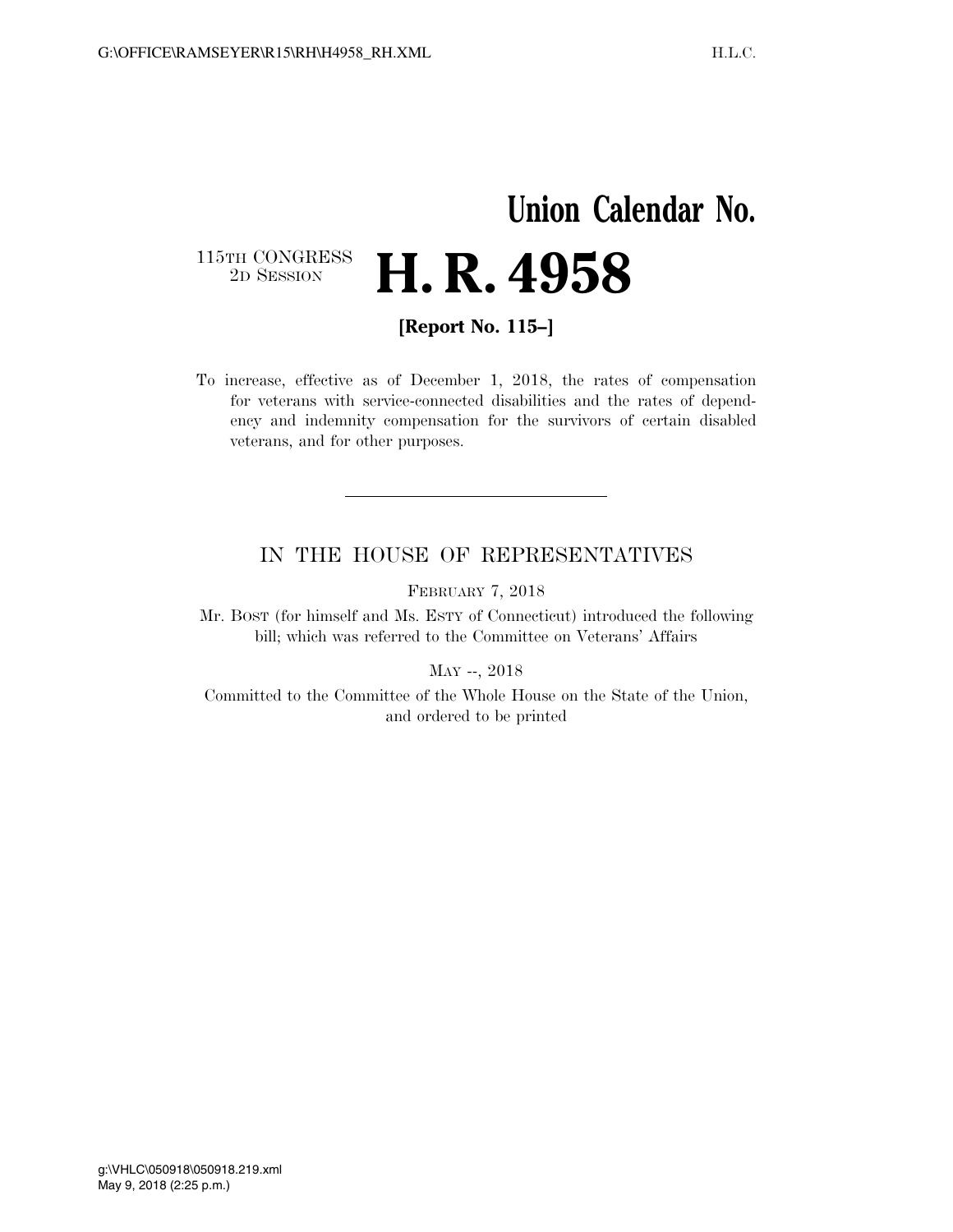## **A BILL**

To increase, effective as of December 1, 2018, the rates of compensation for veterans with service-connected disabilities and the rates of dependency and indemnity compensation for the survivors of certain disabled veterans, and for other purposes.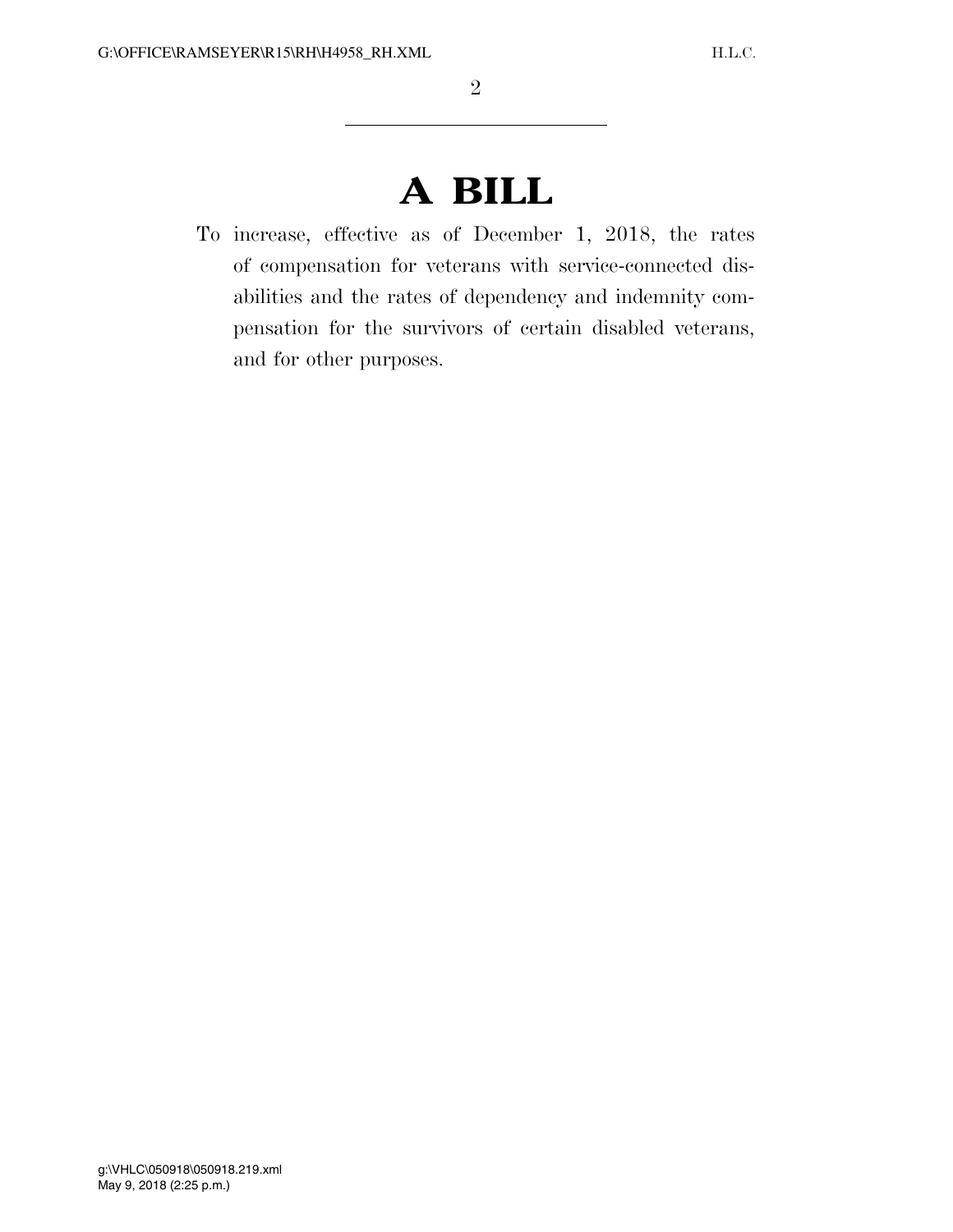*Be it enacted by the Senate and House of Representa- tives of the United States of America in Congress assembled,*  **SECTION 1. SHORT TITLE.**  This Act may be cited as the ''Veterans' Compensa- tion Cost-of-Living Adjustment Act of 2018''. **SEC. 2. INCREASE IN RATES OF DISABILITY COMPENSA- TION AND DEPENDENCY AND INDEMNITY COMPENSATION.**  (a) RATE ADJUSTMENT.—Effective on December 1, 2018, the Secretary of Veterans Affairs shall increase, in accordance with subsection (c), the dollar amounts in ef- fect on November 30, 2018, for the payment of disability compensation and dependency and indemnity compensa- tion under the provisions specified in subsection (b). (b) AMOUNTS TO BE INCREASED.—The dollar amounts to be increased pursuant to subsection (a) are the following: (1) WARTIME DISABILITY COMPENSATION.— Each of the dollar amounts under section 1114 of 20 title 38, United States Code. (2) ADDITIONAL COMPENSATION FOR DEPEND- ENTS.—Each of the dollar amounts under section 1115(1) of such title. (3) CLOTHING ALLOWANCE.—The dollar amount under section 1162 of such title.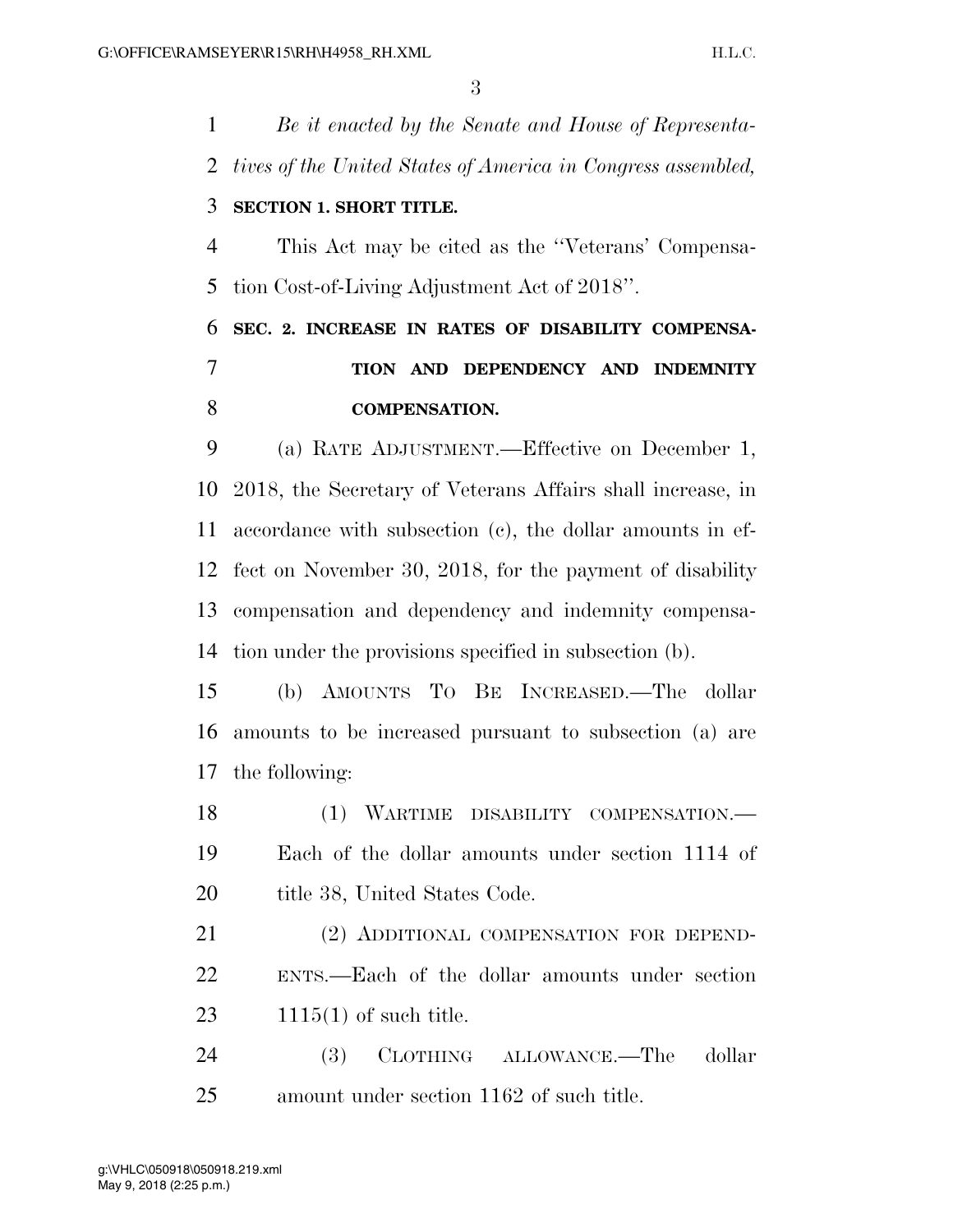(4) DEPENDENCY AND INDEMNITY COMPENSA- TION TO SURVIVING SPOUSE.—Each of the dollar amounts under subsections (a) through (d) of sec-tion 1311 of such title.

 (5) DEPENDENCY AND INDEMNITY COMPENSA- TION TO CHILDREN.—Each of the dollar amounts under sections 1313(a) and 1314 of such title.

 (c) DETERMINATION OF INCREASE.—Each dollar amount described in subsection (b) shall be increased by the same percentage as the percentage by which benefit amounts payable under title II of the Social Security Act (42 U.S.C. 401 et seq.) are increased effective December 1, 2018, as a result of a determination under section 215(i) of such Act (42 U.S.C. 415(i)).

 (d) SPECIAL RULE.—The Secretary of Veterans Af- fairs may adjust administratively, consistent with the in- creases made under subsection (a), the rates of disability compensation payable to persons under section 10 of Pub- lic Law 85–857 (72 Stat. 1263) who have not received compensation under chapter 11 of title 38, United States Code.

## **SEC. 3. PUBLICATION OF ADJUSTED RATES.**

 The Secretary of Veterans Affairs shall publish in the Federal Register the amounts specified in section 2(b), as increased under that section, not later than the date on